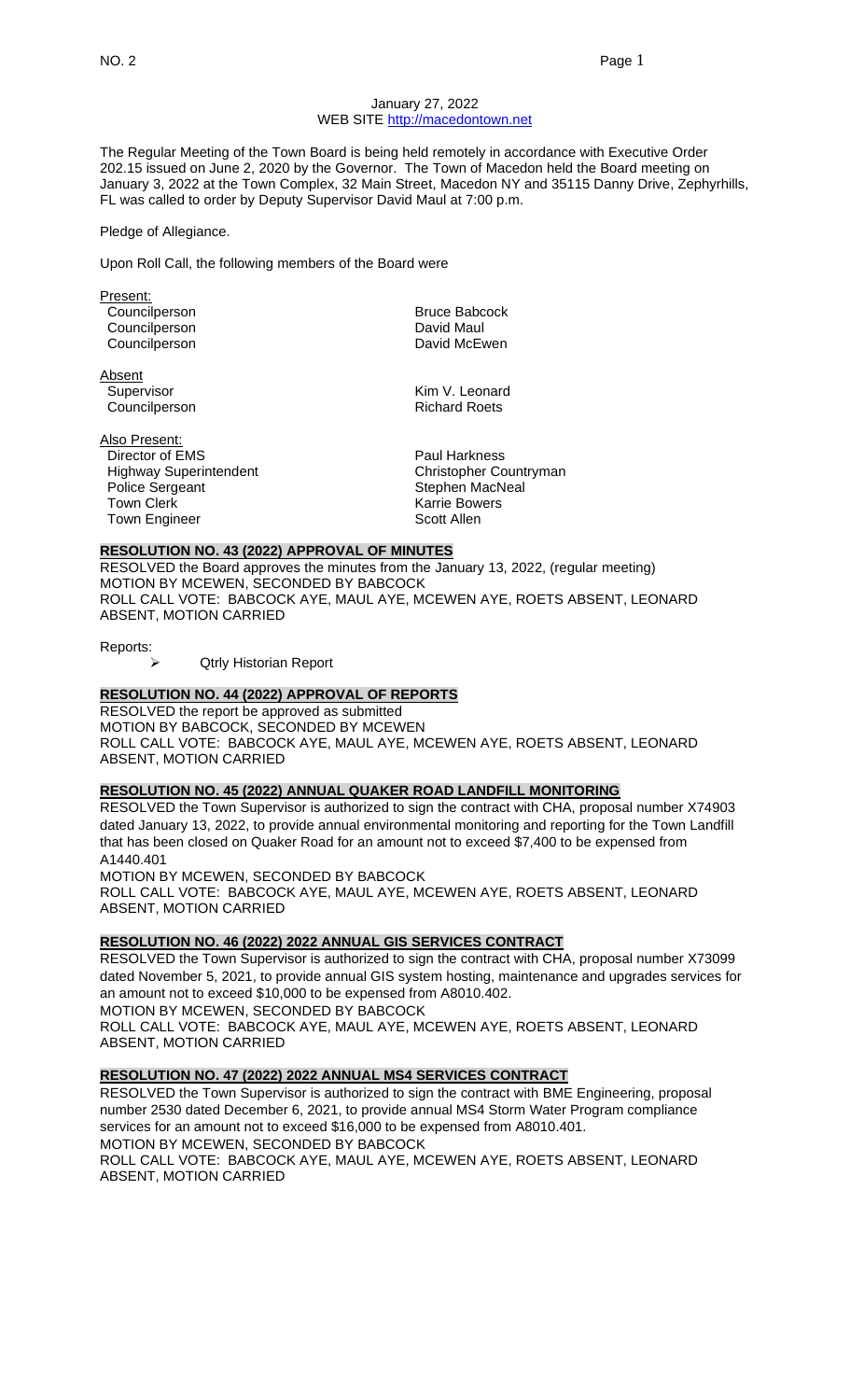#### **RESOLUTION NO. 48 (2022) WASTE MANAGEMENT 5-YEAR SPECIAL USE PERMIT REVIEW**

WHEREAS, Waste Management of New York, LLC (hereinafter "WMNY") owns certain real property which is located within the Town (hereinafter "Site") and which is adjacent to an existing solid waste landfill and recycling center owned and operated by WMNY located in the Town of Perinton, commonly known as High Acres Landfill and Recycling Center of Facility (hereinafter "Facility"); and

WHEREAS, WMNY's landfill operation is subject to New York State Department of Environmental Conservation permitting; and

WHEREAS, WMNY currently utilizes the Site for the disposal of solid waste in accordance to the terms and conditions of a Special Use Permit issued by the Town and a Host Community Agreement with the Town co-terminus therewith, both of which expire on December 31, 2021; and

WHEREAS, Section 245-6-B of the Macedon Town Code permits said facility at the Site subject to a Special Use Permit and Host Community Agreement co-terminus therewith, as provided in Section 300-186 of the Town Code; and

WHEREAS, pursuant to a resolution of the Macedon Town Board dated July 26, 2007, a special use permit was issued to WMNY and host community benefits agreement was signed by the parties and issued providing for 5-year reviews to determine whether the use or operation of the landfill warrants additional conditions to address the felt necessities of the times, and

WHEREAS, this benefits agreement and special use permit was renewed in 2011 and 2016 and

WHEREAS, the latest iteration of this benefits agreement expired on December 31, 2021 and the latest iteration of the special use permit was set to expire on December 31, 2021, and

WHEREAS, due to the ongoing negotiations between the parties, the 2016 benefits agreement and special use permit were extended for a period of 30 days by resolution of the Town Board dated December 30, 2021, and

WHEREAS, the special use permit has been reviewed in 5-year increments, and

WHEREAS, under cover dated February 24, 2021, WMNY submitted its most recent Special Use Permit Renewal Application and subsequently submitted a revised Host Community Agreement to be coterminus with the special use permit (January 1, 2022 to December 31, 2026), allowing for the continuation of existing solid waste management operations; and

WHEREAS, as set forth in the letter from the Town Engineer to the Town Board dated January 12, 2022, the Town Engineer has reviewed the Special Use Permit Renewal Application and proposed Host Community Agreement and has concluded that the terms and conditions therein contain no material changes to those iterations previously reviewed in accordance with the State Environmental Quality Review Act (SEQR) and, therefore, renewal of the Special Use Permit and execution of the proposed Host Community Agreement are Type II actions requiring no further action under SEQR;

## ITEMS REVIEWED

1. New York State Environmental Conservation Law and the regulations issued pursuant to such statute.

- 2. Town of Macedon Code.
- 3. Waste Management Application under cover letter dated February 24, 2021 including:
	- a. Application for renewal dated February 24, 2021
	- b. Part 1 Short Environmental Assessment Form dated February 24, 2021.
	- c. EAF Mapper Summary report dated December 11, 2020.
	- d. site plan
	- e. cover letter dated February 24, 2021 with landfill development summary.

4. Public comments received by the Town Board at its public hearing held on December 16, 2021 as well as written comments received by the Town Board prior to the hearing.

5. Prior approval history and documentation contained therein including SEQRA reviews by the State of New York, Permits issued, actions taken, complaints made, litigation commenced and multiple interactions between the Town of Macedon and the applicant relative to the use and operation of the facility.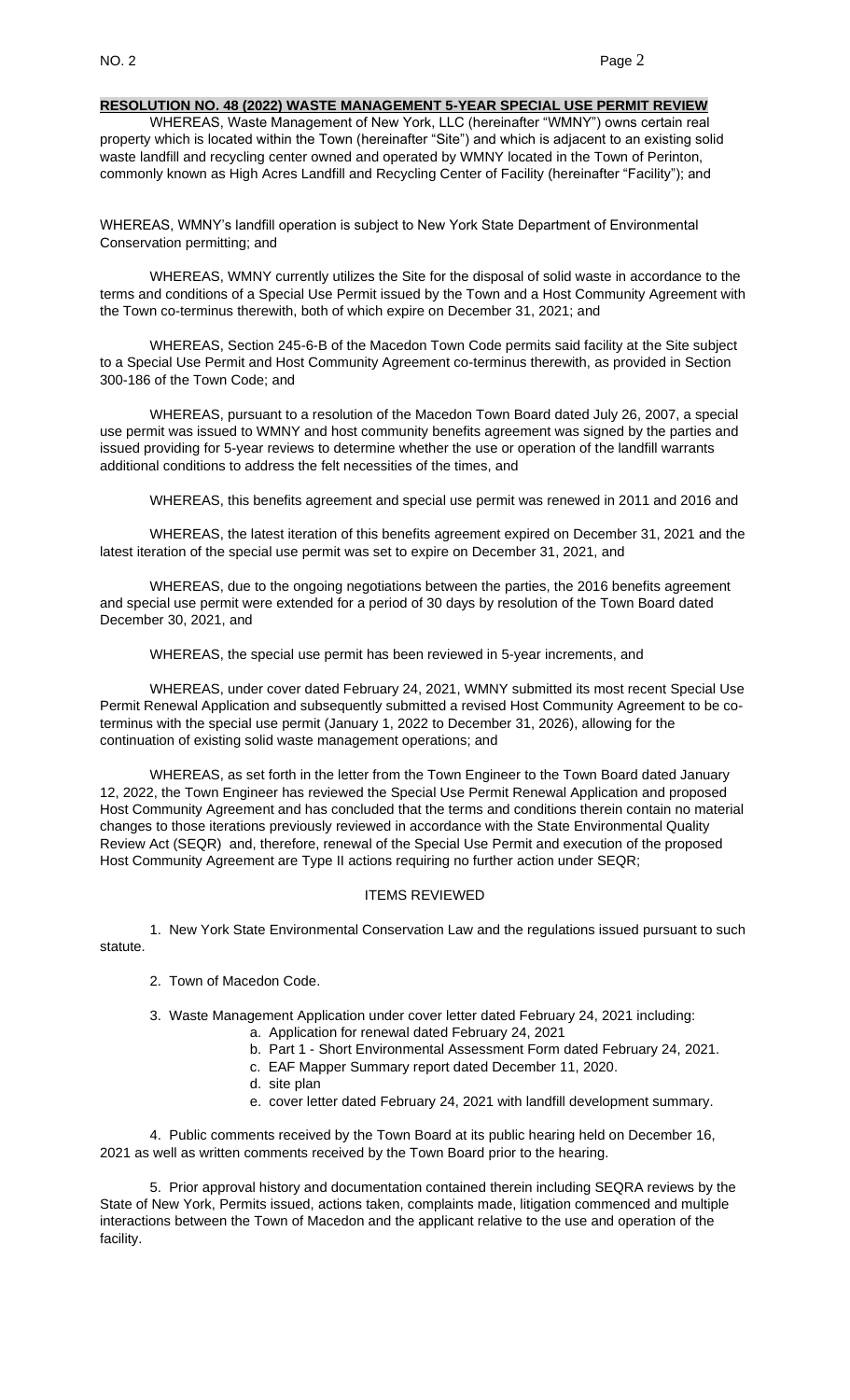#### **FINDINGS**

#### MACEDON TOWN CODE

1. WMNY has been in possession of a special use permit issued by the Town of Macedon since July 26, 2007.

2. Pursuant to §300-186 of the Macedon Town Code, due to the sensitivity of this particular activity, this special use permit has reviewed every five (5) years to review the adequacy of the conditions originally imposed or added over the subsequent renewals.

3. The Town Board has conducted its most recent review of the special use permit and associated host community agreement and has set forth its finding, conclusions and conditions as appear *infra.*

#### SEQRA

4. The Town Board has reviewed and concurs with the Town Engineer and Town Attorney that the proposed renewal action be determined to be a type II action as defined in 6 NYCRR §617 in general and § 617.5(c)(32) which provides that "license, lease and permit renewals, or transfers of ownership thereof, where there will be no material change in permit conditions or the scope of Permitted activities" as defined at Type II Actions where no further environmental review is warranted.

5. The review of this application shows the absence of any material change in the permit conditions or scope of permitted activities including the type of waste being accepted, the permitted volume of waste accepted, method by which waste is received by the facility, the methods of landfilling and the footprint of the landfill.

#### DEC PERMITTING

6. The Town Board has reviewed the status of the current permitting of the facility by the New York State Department of Environmental Conservation and finds that the activities covered by the application for a special use permit fall within the permits issued by that department.

7. The Town has further reviewed the application of Fresh Air For the Eastside, Inc., a domestic not for profit corporation (FAFE) and others allegedly similarly effected dated July 25, 2018 pursuant to 6 NYCRR §621.13(b) seeking modification of Applicant's permit.

8. The Town has further reviewed the March 2019 response of DEC to this application which made the following findings:

a. The request that the Department permanently close all landfill cells in Perinton is denied. Permitted operations are currently at or near the town line and will continue to "cross into" Perinton for the near term. In addition, the landfill is one facility, and is permitted as such. Moreover, the position of the town line does not in any way determine the existence or prevention of off-site odor. However, the Department does share the Petitioners' concern about re-opening the top of cells 10 and 11 for waste disposal in the near term, considering the consensus view that those cells were the location of the gas collection and control inefficiencies.

Significant effort and resources were devoted to address the gas and odor emitted from those areas, including the placement of additional geo-membrane cover, additional cover soil, and the excavation into old waste to place gas collection infrastructure. In addition, there are readily available alternatives that can be (and have been) constructed and used for waste disposal in accordance with the requirements of the new Part 360 series regulations and the WM permit. Therefore, effective immediately, WM shall not use the top of cells 10 and 11 for the placement of waste for the duration of the Part 360 permit, currently set to expire on July 8, 2023. After that time (and assuming the Part 360 permit is renewed), placement of waste in those areas will only be allowed upon a demonstration to the DEC that it may occur without causing undue concern about exacerbating odor once the interim cover is removed, and only upon the written approval of the Department in response to that demonstration. By copy of this Response to WM, DEC directs WM to submit to the Department by no later than April 30, 2019, a revision to the O&M Manual to include these requirements. Upon approval by DEC, the revised O&M Manual will be an enforceable part of the company's Part 360 permit.

b. The request to reduce the permitted height in Macedon is denied. No compelling correlation between height of the facility in Macedon and future impacts from odor on the Petitioners has been demonstrated. In addition, the Town of Macedon, while aware of the Petition and this request for relief, has not acquiesced to it, made no such request on its own, and would be significantly impacted by such a decision by DEC.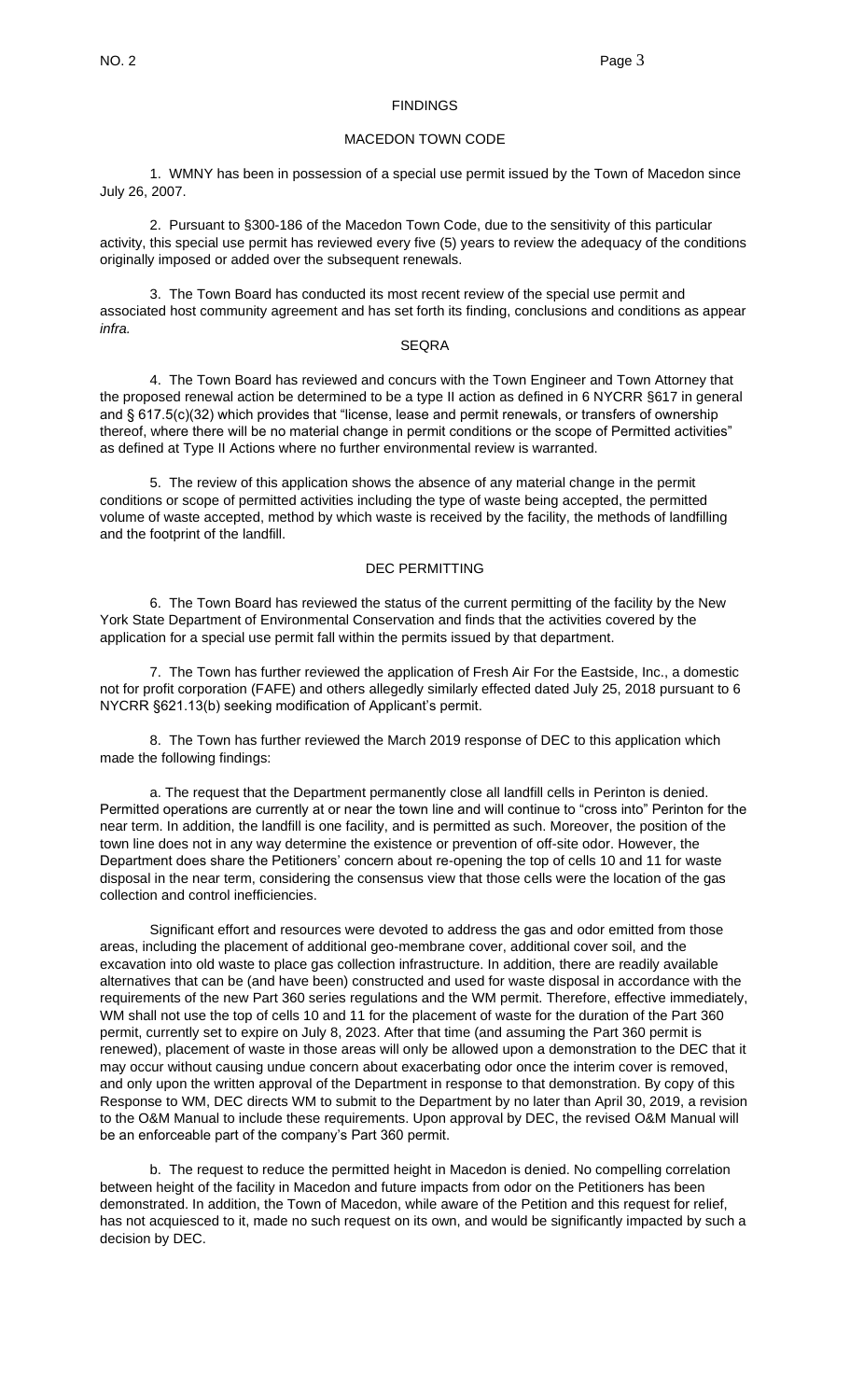## NO. 2 Page 4

c. The request to permanently reduce the allowable volume by rail is denied at this time, subject to a review of the waste study described above. The correlation between rail waste and off-site odor remains unclear at this point, as discussed above. In addition, reducing rail waste without such a clear correlation, the results of the study, a more comprehensive analysis of its impact, and the need to implement any related changes to the operation of the facility, could foreseeably lead to an increase in truck traffic, replacing rail volume. Possibly, as was the case in prior years, this could create traffic problems in Macedon and Palmyra, and perhaps other communities along the truck routes, as well as increase the carbon footprint of the transportation of that waste. See also the letter referred to in paragraph g below (Attachment 14). However, as described above, WM will keep its commitment to reduce rail volume through calendar 2019.

d. The request to require Community Air Monitoring during all mitigation measure events, including ambient air monitoring for all sulfides found in the raw landfill gas and for volatile organic compounds ("VOCs"), is denied. A Community Air Monitoring Plan ("CAMP") is not generally used at, or applicable to, a 6 NYCRR Part 360 permitted solid waste management facility. Rather, DEC requires a CAMP for certain sites in remedial programs administered by DEC pursuant to 6 NYCRR Part 375 (e.g., programs for inactive hazardous waste disposal sites or brownfields) to protect the public from exposure to site contaminants during intrusive remedial activities. For example, DEC would typically require a CAMP for a brownfield in immediate proximity to possible receptors if hazardous waste excavation could release significant dust, particulate matter or VOCs into the air. The DEC Division of Environmental Remediation's CAMP guidance (included in DER-10) requires the monitoring of mass VOC concentrations at the downwind perimeter of a work area.

Moreover, at the Department's direction, and with the Town of Perinton's encouragement, High Acres has implemented real-time community air monitoring for H2S in all four directions around the landfill. The industrial hygienist retained by the Town of Perinton analyzed this monitoring (Attachment 12), and provided the following findings:

The concentration of hydrogen sulfide [in a sample of landfill gas] is significantly higher than the individual VOC levels. This supports the concept that low or non-detected hydrogen sulfide levels would also signify much lower VOC concentrations." (Letter from MEH Consulting to Perinton Town Supervisor Barker, Page 2) and

The identified hydrogen sulfide levels and therefore, the associated individual VOCs show the concentrations below the potential for health risks." (Letter from MEH Consulting to Perinton Town Supervisor Barker, Page 5)

DEC concurs with these findings and therefore is not requiring any additional air monitoring, for VOCs or otherwise, beyond what WM has already undertaken for H2S.

e. The request to impose mandatory timeframes related to receipt of rail waste is denied. See the discussion regarding rail waste above. As DEC advised by letter dated September 24, 2018 (Attachment 10), this agency supports the plan to study rail traffic contained in WM's commitment to the Town of Perinton (Attachment 12). DEC already has directed that the study be submitted by March 15, 2019, to be supplemented later with information and analysis dependent on warm weather. DEC looks forward to receiving that study and continues to reserve the right to take further action associated with the information it contains.

f. The request to impose additional daily cover requirements is denied. Daily cover requirements are designed to minimize odor as well as potential vectors during off hours at a facility, not just for rail waste but for the entirety of the waste deposited each day. WM is expected to comply with these requirements, and there is no demonstration in the Petition that the measures used are insufficient for the rail waste as compared with any other waste stream. In addition, since all the waste streams are comingled during normal operation, attempting to design a different daily cover requirement for a particular waste stream is not practicable. Also, in 2018 WM updated the landfill O&M Manual, adding new daily and intermediate cover requirements intended to improve containment of landfill gas and reduce the potential for odor. While Petitioner's specific request is denied, other operational requirements designed to assist in overall waste management and odor control have been imposed since the time of the filing of the Petition. Notably among these is the requirement to have at least 18 months of surplus cell capacity constructed to allow for options for waste placement based, in part, on weather conditions, as well as the submission of a Comprehensive Odor Control Study. See Attachment 11. By copy of this Response to WM, DEC directs WM to submit to the Department by no later than April 30, 2019, a revision to the O&M Manual to include this 18-month surplus cell capacity requirement. Upon approval by DEC, the revised O&M Manual will be an enforceable part of the company's Part 360 permit.

g. The request to re-open the SEQRA review conducted by the Town of Macedon as Lead Agency is denied. On November 8, 2018, DEC received correspondence from Anthony J. Villani, Esq. on behalf of the Town of Macedon. See Attachment 14. This correspondence expresses, inter alia, the Town's confidence in its prior SEQRA review and its continuing view that rail transport of waste is in the best interests of the communities located on truck routes because rail replaces a significant amount of truck traffic. DEC also believes that the measures being adopted pursuant to this Response can be implemented without re-opening SEQRA.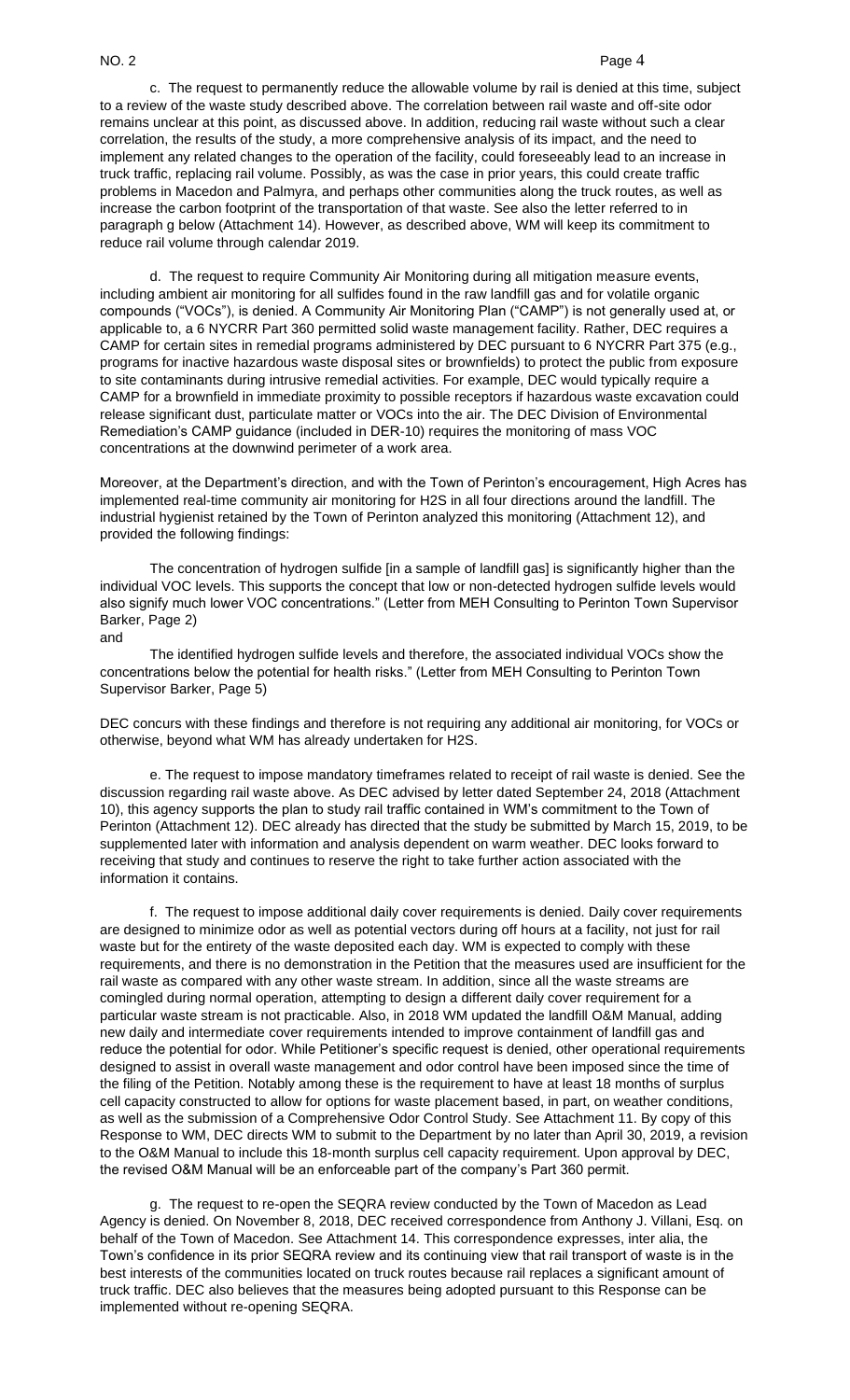h. The request to direct WM to stop accepting rail waste if it becomes a nuisance in the future is denied. This request is speculative and assumes a future scenario that is not before us at this time, so no commitment about future action will be made.

9. Based on the above and all the papers submitted to the Department of Environmental Conservation as well as review of the Applicant's current permits, the Town Board finds that the activities encompassed by the special use permit fall within the presently existing permitting of the facility by the NY Department of Environmental Conservation.

## COURT PROCEEDINGS

10. The Town Board has also reviewed the pleadings and followed the proceedings in an action filed in US District Court for the Western District of New York on August 14, 2018 by FAFE against the Applicant which seeks declaratory, injunctive and damages relief.

11. The Town Board has also reviewed a proceeding commenced by FAFE pursuant to Article 78 of the New York Civil Practice Law and rules commenced by filing of a notice of petition and Petition with the clerk of the County of Monroe on September 17, 2021 which action seeks to set aside and annul a special permit issued by the Town of Perinton Zoning Board of Appeals dated August 19, 2021.

12. As this proceeding is still pending, no Court ruling has been issued which would affect the current permitting or operation of the landfill as proposed by Applicant.

## GENERAL MUNICIPAL LAW §239-m

13. New York General Municipal Law § 239-m provides as follows:

3. Proposed actions subject to referral.

(a) The following proposed actions shall be subject to the referral requirements of this section, if they apply to real property set forth in paragraph (b) of this subdivision:

(i) adoption or amendment of a comprehensive plan pursuant to section two hundred seventytwo-a of the town law, section 7-722 of the village law or section twenty-eight-a of the general city law;

(ii) adoption or amendment of a zoning ordinance or local law;

(iii) issuance of special use permits;

(iv) approval of site plans;

(v) granting of use or area variances;

(vi) other authorizations which a referring body may issue under the provisions of any zoning ordinance or local law.

(b) The proposed actions set forth in paragraph (a) of this subdivision shall be subject to the referral requirements of this section if they apply to real property within five hundred feet of the following:

(i) the boundary of any city, village or town; or

(ii) the boundary of any existing or proposed county or state park or any other recreation area; or (iii) the right-of-way of any existing or proposed county or state parkway, thruway, expressway, road or highway; or

(iv) the existing or proposed right-of-way of any stream or drainage channel owned by the county or for which the county has established channel lines; or

(v) the existing or proposed boundary of any county or state-owned land on which a public building or institution is situated; or

(vi) the boundary of a farm operation located in an agricultural district, as defined by article twenty-five-AA of the agriculture and markets law, except this subparagraph shall not apply to the granting of area variances.

14. While this review affects property within the meaning of section 3(b) above, the review conducted herein does not meet the definitions or purposes of section 3(a) as the special use permit has been in place since 2007 and this review is substantively limited to a review of the special conditions previously imposed and the associated host community agreement.

15. The Wayne County Planning Board did perform an advisory review of the proposed Special Use Permit application on July 25, 2007, and offered a positive referral back to the Town Board relative to issuance of the permit, and

16. By reason of the aforesaid, the Town Board finds that NY General Municipal Law §239-m does not apply to this subsequent review.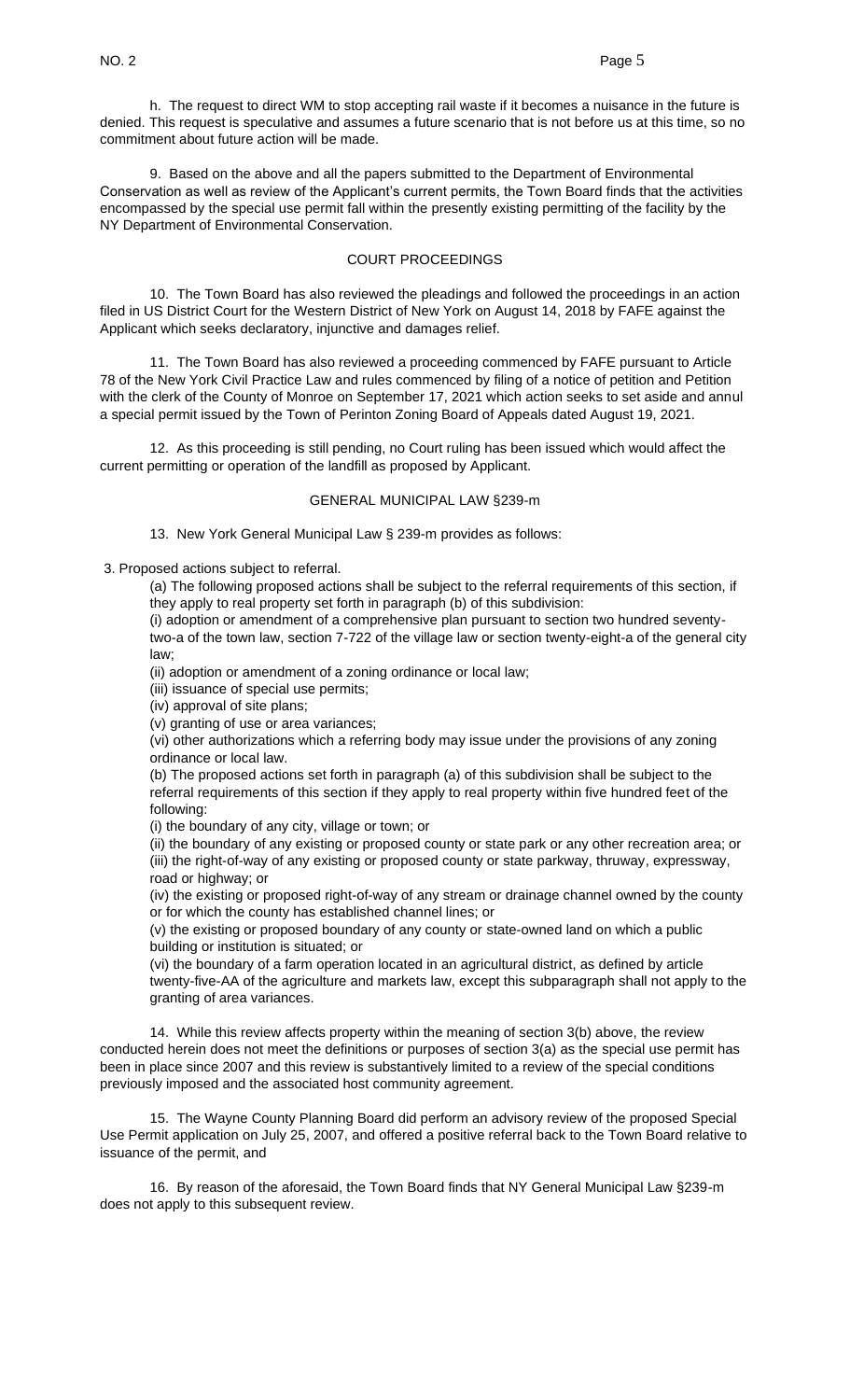## APPROVAL RESOLUTION

Based on the findings and determinations stated above:

NOW, BE IT RESOLVED, based on the letter of the Town Engineer, the Town Board hereby finds that this action is a Type II action and no review is required as set forth under 6 NYCRR 617.3 and 617.5; and

BE IT FURTHER RESOLVED, that additional approval by the Wayne County Planning Board is not required as the review conducted herein does not fall within the actions defined in NY General Municipal Law 239-m (3)(a).

BE IT FURTHER RESOLVED, that the Town Code Enforcement Officer be and the same is hereby authorized to continue the existing special use permit subject to the following terms:

1. The Special Use Permit is issued pursuant to the aforesaid direction of the Town Board for the project as described in the findings to operate a solid waste landfill on the property described in the findings and subject to the conditions set forth in the documents introduced at the public hearing on July 26, 2007, exhibits I through XXVIII subject to further review in 5 years, unless sooner terminated by reason of transfer of the ownership or activities as described in paragraph 7 below.

2. WMNY shall possess all required approvals from outside agencies, including but not limited to a Part 360 Solid Waste Operating Permit, an Article 24 Freshwater Wetland Permit, a Title V Air Permit, and a 401 Water Quality Certification from the NYSDEC, which are necessary to operate the Solid Waste Landfill within the Town of Macedon.

3. WMNY shall pay all application fees relative to the Special Use Permit issuance, and also cover the costs of the Town's outside engineering and legal consultants for Town expenses incurred as a result of this review as well as incurred to date in the continuing discussions to address methane mitigation, file a signed host community agreement in the form agreed to and approved by the Town and WMNY, and keep required payments current.

4. Continued compliance with all Special Use Permit operating conditions for operation of the property as set forth in the adopted Host Community Agreement and this resolution as adopted by the Town Board on January 27, 2022. The approved past and contemporaneous Host Community Agreements shall be considered part of the Special Use Permit approval.

5. The Town of Macedon shall be allowed reasonable access to the High Acres property to perform periodic inspections to ensure conformance with the terms and conditions of this permit.

6. WMNY agrees to work cooperatively with the Town of Macedon in the future to implement new and innovative technologies and planning for the long-term use of the landfill property, including methane power production, varying landscape cover treatments, and beneficial community uses of the property.

7. This permit and the activities authorized therein or ownership of the landfill, may not be transferred, directly or indirectly, to any other person or entity. Notwithstanding the provisions of paragraph 1 above, this permit shall expire upon the transfer of ownership of the landfill or any operations thereon or any operations authorized by this permit to any person or entity other than WMNY.

BE IT FURTHER RESOLVED, the Town Board hereby accepts the proposed Host Community Agreement and authorizes the Supervisor to execute the same; and

BE IT FURTHER RESOLVED, the Town Board hereby authorizes the continuation of WMNY's special use permit in accordance with the terms and conditions set forth in the February 24, 2021 application for the same.

MOTION BY BABCOCK, SECONDED BY MCEWEN

- o We should widen the PPP to protect more properties.
- o This request has happened. We requested that the radius used in Macedon be increased to match the radius used in Perinton. The properties that were chosen based off of the map which would be affected. The radius has been widened and 89 additional properties have been added to the list and some properties have been taken off the list as they are either vacant or are land. No property has claimed a benefit to date under this program. Some owners have done the paperwork but in no case did the sale price reflect the often heard "destruction of property value claim"
- o HCA must call out a time frames for Waste Management to remedy problems and it does in the HCA if you refer to Exhibit B Section 15 paragraphs D, E & F.
- o Reduction of Height after some reconstruction of history found that the Board in 2007 was aware that Perinton had lowered the height some 100 feet. The Board at that time decided not to modify ours. If such a discrepancy remains by the time the landfill reaches anywhere near that height, we the Board feels it can be managed.
- o "You supposedly lowed taxes for this" So Councilman Maul did some research on this and presented a graph of Town Tax rates by year. 2008 Tax Rate takes a sudden drop between 2007/2008. The tax rate in 2007 was 4.31 per thousand and the tax rate the following year 2008 was 33% lower to